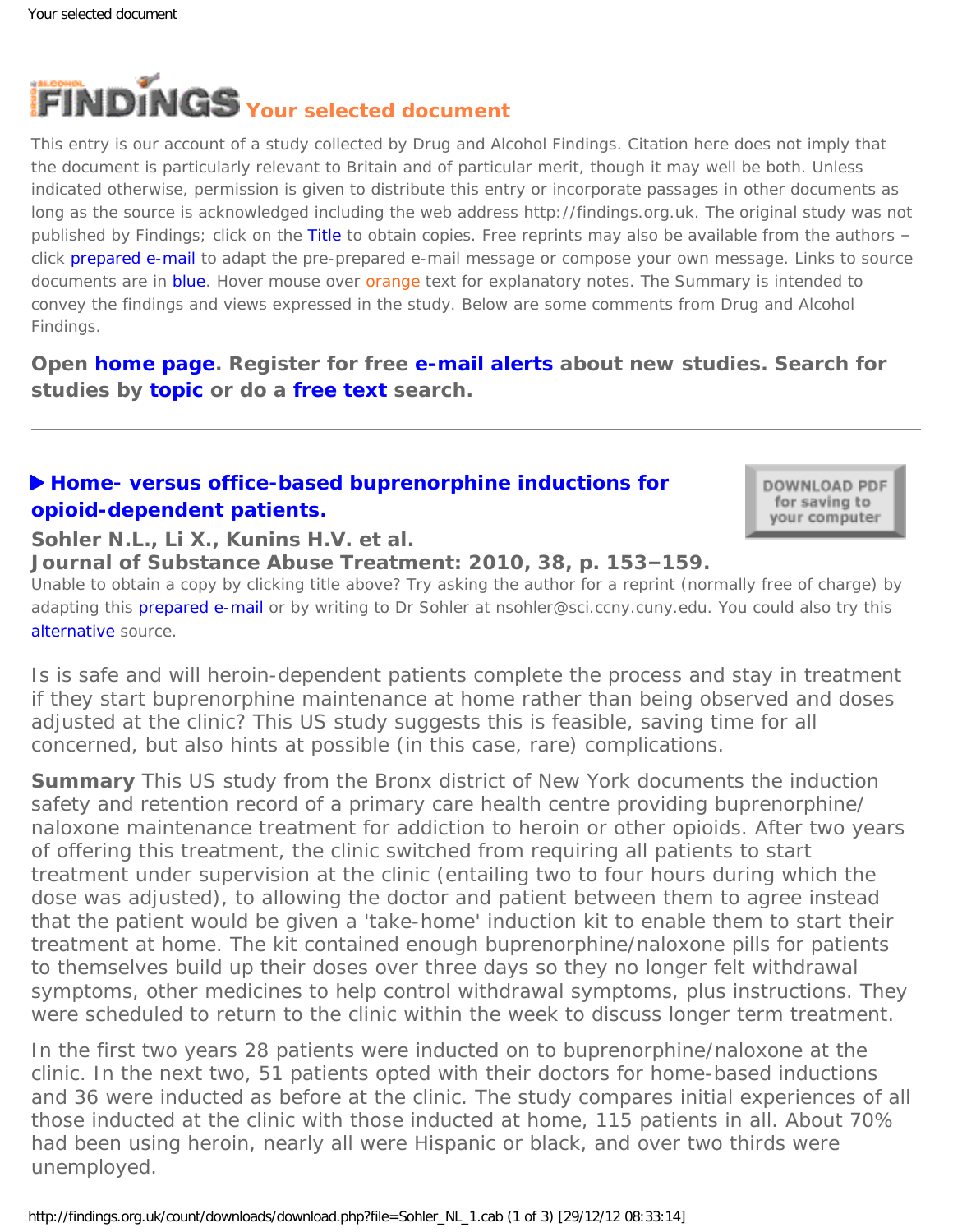# **Main findings**

In the second two years when home inductions were available, patients who with their doctors opted for these were more likely to have had previous experience of buprenorphine treatment. Those who opted to be inducted at the clinic were more often of Hispanic descent, unemployed, had only state-provided health insurance, and had recently used cocaine or sedatives or benzodiazepines.

Across all the patients, about 17% experienced [difficult](#page-0-0) inductions regardless of whether inducted at home or at the clinic. Only one patient (in the home-based induction group) was hospitalised immediately following induction. This was due to complications secondary to benzodiazepine abuse which the patient had not fully disclosed. Tests did not reveal any clinically significant disturbance of liver function following inductions. A month later virtually the same proportions of patients (78%) remained in treatment regardless of the induction site. This result was essentially unaltered when differences between patients who opted for induction at home versus at the clinic were taken in to account.

# **The authors' conclusions**

In a health centre that serves an economically disadvantaged community, people treated for opioid dependence with home-based buprenorphine inductions were as likely to be retained in treatment for 30 days as those with traditional clinic-based inductions. There was also no indication that either induction type was associated with greater difficulties with the induction process. The implication is that both office- and home-based buprenorphine inductions are feasible in the primary care setting.

The findings reflect the ability of patients and providers to select the induction type best suited to the patient's needs, abilities, and beliefs about health care. Given the importance of the induction process for longer term opioid addiction management, these data should be encouraging providers to consider treating opioid-dependent patients in primary care.

FINDINGS Relevant [British primary care guidance](https://findings.org.uk/count/downloads/download.php?file=Ford_C_9.cab) makes no specific mention of homebased buprenorphine induction, and seems to caution against such procedures when it stipulates that doctors should "see the patient daily if possible" and "ensure frequent review of the patient and supervision of doses, where available, through induction and until stability".

This US study suggests that when doctor and patient agree this is safe and appropriate, patients can be given enough of the buprenorphine/naloxone formulation – a combination designed to deter injection – to themselves complete the initial titration at home. In this study it seems together doctors and patients selected out the higher risk and less stable patients for clinic-based induction and the more stable and more experienced patients for home-based induction. The result even in this highly disadvantaged caseload was that most were able to start their treatment at home with apparently no greater difficulty or less success than when supervised at the clinic, more convenient for the patient and offering considerable time and cost savings for both patients and clinics.

In the British context many heroin users have experimented with diverted methadone